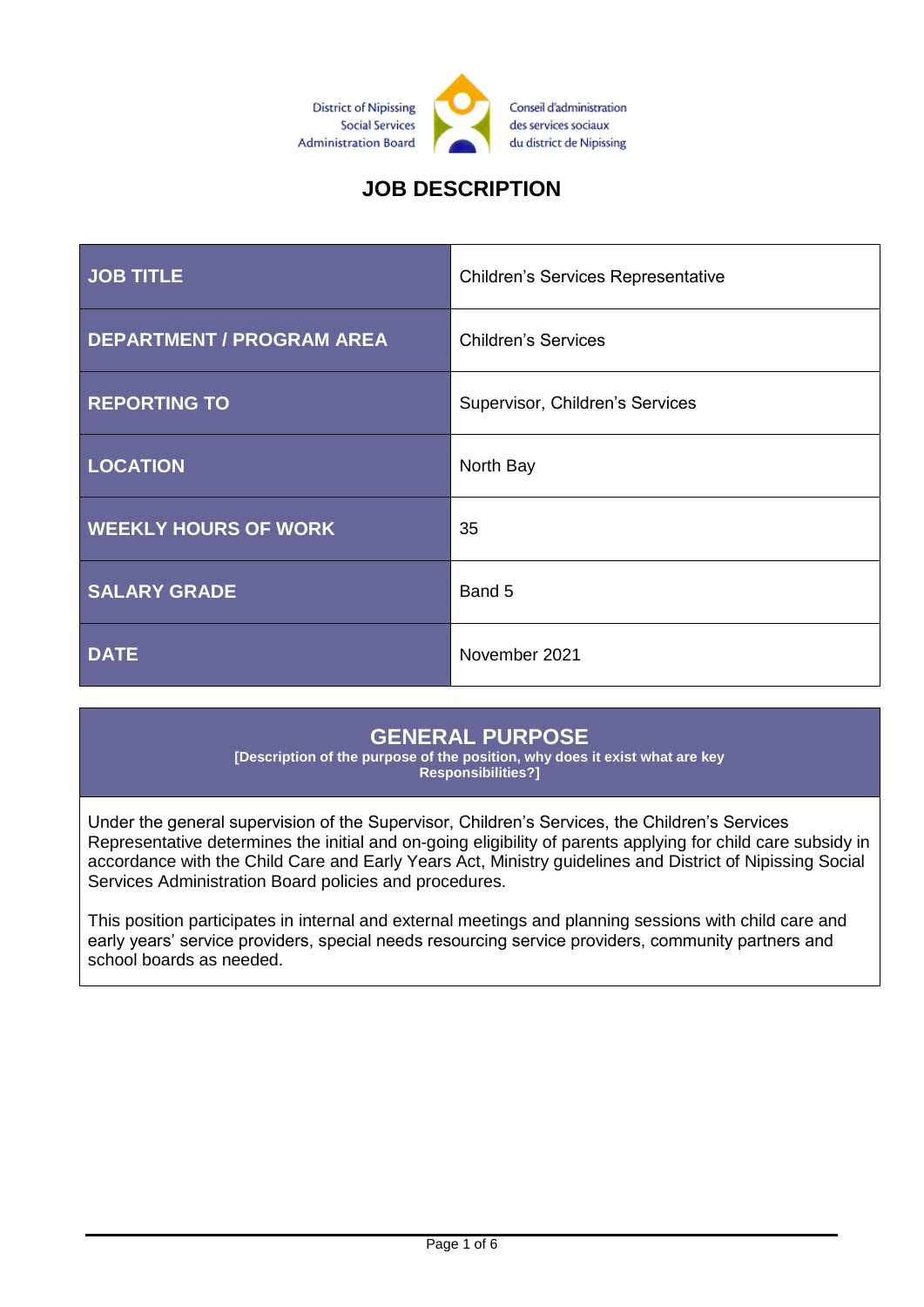#### **KEY ACTIVITIES [Name and list under each the key activities of the position and percentage estimate of time for each section.]**

| Through collaboration and team work promotes the strategic vision and direction for the |
|-----------------------------------------------------------------------------------------|
| organization and supports the implementation of Nipissing Child Care and Early Years    |
| plan.                                                                                   |

- Verify and copy the required financial and personal documentation to determine and confirm fee subsidy eligibility according to Ministry guidelines, internal policies and the Child Care and Early Years Act.
- Determines initial eligibility reviews for child care fee assistance by completing income test and necessary documentation confirming fee subsidy eligibility i.e. parent agreement, consent, confirmation letter, etc.
- Inform clients of rights and responsibilities and provide guidance to parents regarding child care options and eligible hours of care i.e. work/school schedule.
- Regular monitoring of case load to assure adherence to guidelines, best practices, policies and Child Care and Early Years Act by completing file updates, second signatures and annual reviews.
- Review all client overpayments for accuracy and make recommendations for recovery.
- Maintain an on-going liaison with Centre Based and In Home Service Providers and Community Agencies to provide information and arrange subsidy for special needs children and parents
- Assist with the resolution of any clients or centre related problems, maintain a constant relationship with the District Child Care Operators and related family and child organizations.
- When required, participates in the preparation for the Ministry's fee subsidy audits.
- Assist in the review and development of policies, procedures and job aides.
- When required, completes service provider monthly billings by verifying/calculating the accuracy of submission and completing cheque requisitions for payment through Portal.
- Participates actively in internal and external meetings and planning sessions with child care and early years' service providers, special needs resourcing service providers, community partners and school boards as needed.

**As a DNSSAB employee, the position is responsible for creating, maintaining and actively participating in a respectful workplace, that is free of all forms of harassment, discrimination and violence.**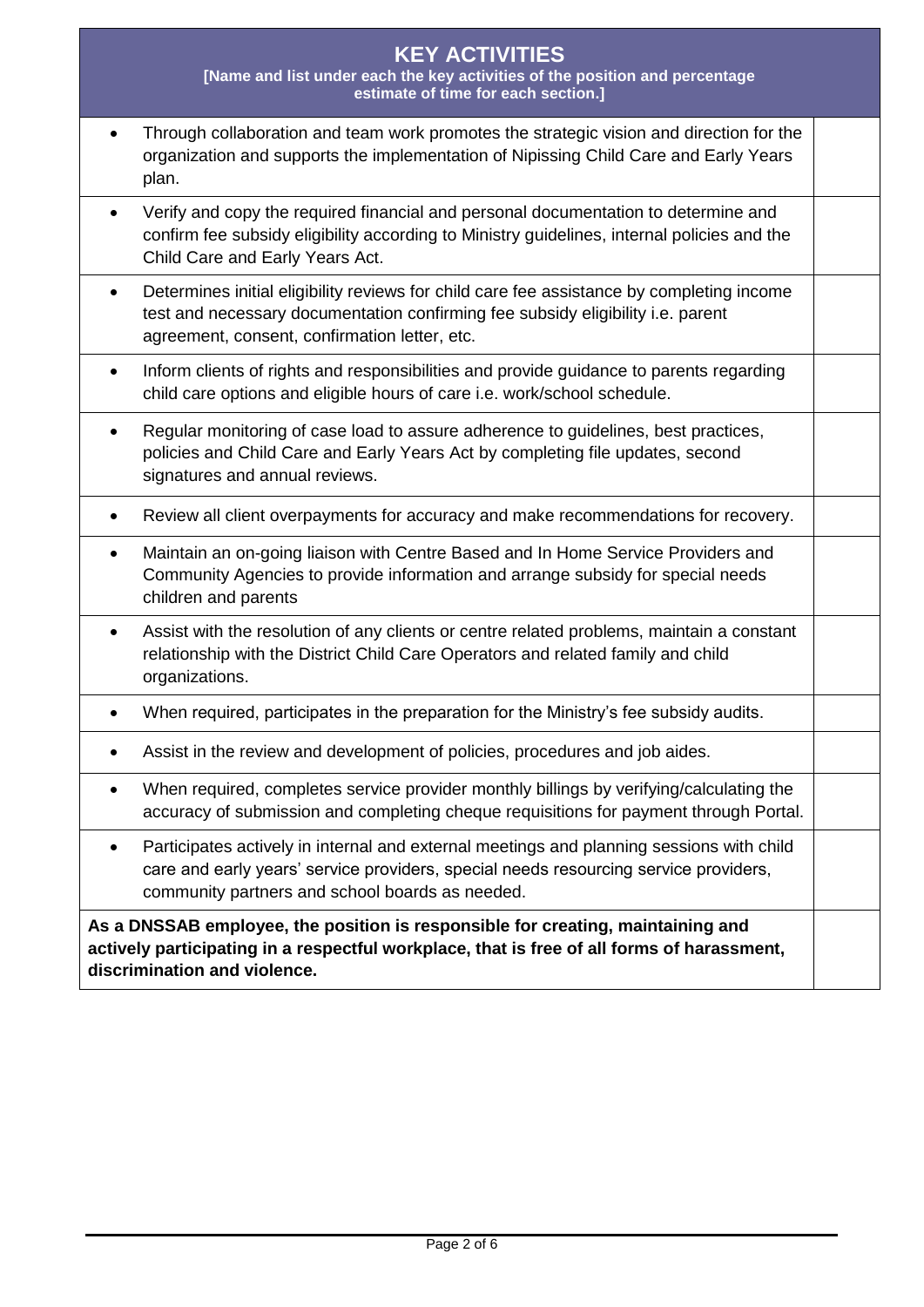# **QUALIFICATIONS**

- Post-Secondary Diploma in Early Childhood Education;
- One year previous experience in Early Years or Child Care environment;
- Well developed verbal and written communication skills; excellent customer service skills
- Working knowledge of Child Care and Early Years Act and local policies as well as applicable access and privacy legislation;
- Knowledge and experience working with community agencies;
- Knowledge of the Ontario Child Care Management System (OCCMS);
- Good organizational and time management skills to ensure quality outcomes for children and families across the District;
- Proficiency in desktop applications including working knowledge of Microsoft Office Suite applications;
- Proven ability to manage conflict;
- Respect of confidentiality;
- Demonstrated regular attendance in keeping with the Board's Attendance Management Policy;
- Valid Ontario Driver's License and a vehicle available for use on the job.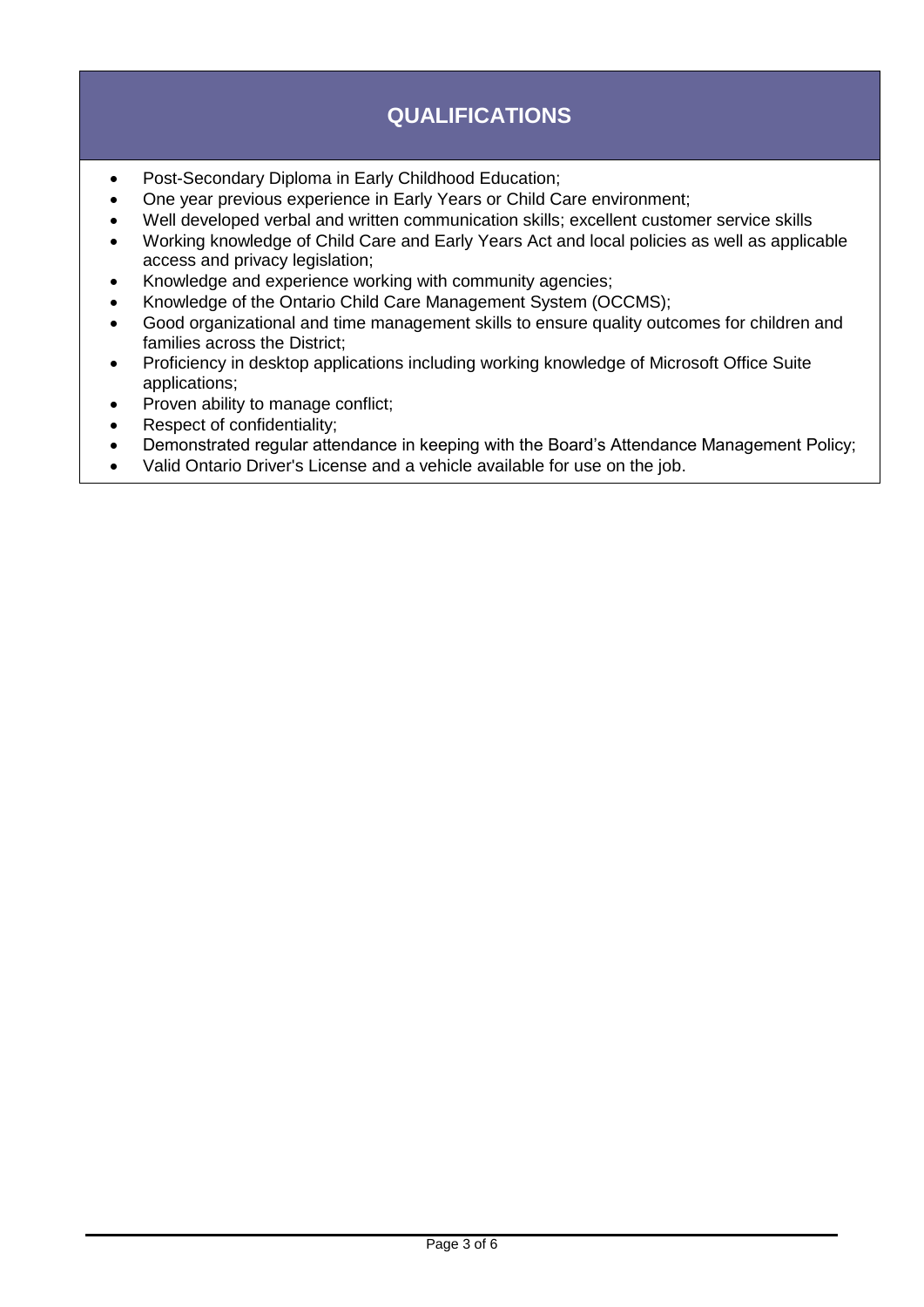## **COMPENSABLE FACTORS**

### **KNOWLEDGE**

**[This subfactor measures the general knowledge and specialized or vocational training necessary to perform the job duties in a satisfactory manner and has no relationship to the academic achievement of an employee. The degree levels are normally expressed in terms of formal education or equivalent. Similar levels of achievement can be obtained through related experience, courses or self-improvement.]**

Undergraduate level (College) - Two years or equivalent.

#### **EDUCATION AND SPECIFIC TRAINING**

**[The level of formalized knowledge required to satisfactorily fill the position – such knowledge is most commonly acquired as a result o time spent in schools, colleges and universities / today's levels and standards are utilized – Education and Work Experience are rated together.]**

Over one year, up to and including two years.

#### **JUDGEMENT**

**[Measures the choice of action required in applying methods, procedures, or policies to complete the tasks.]**

The job requires adapting established methods or procedures. Work involves a choice of methods or procedures.

### **MENTAL EFFORT**

**[Measures the period of time wherein mental, visual and/or aural attentiveness is required on the job. Both the frequency and duration of the effort are to be considered.]**

Frequent periods of intermediate duration.

## **PHYSICAL ACTIVITY**

**[Measures the physical activity by the type and duration required to perform the duties.]**

Light activity of long duration.

### **DEXTERITY**

**[Measures the level of dexterity required by a job. The levels of manual dexterity are determined by considering the elements of speed and/or accurate hand/eye (or hand/foot) coordination. Movements can be either fine or coarse.]**